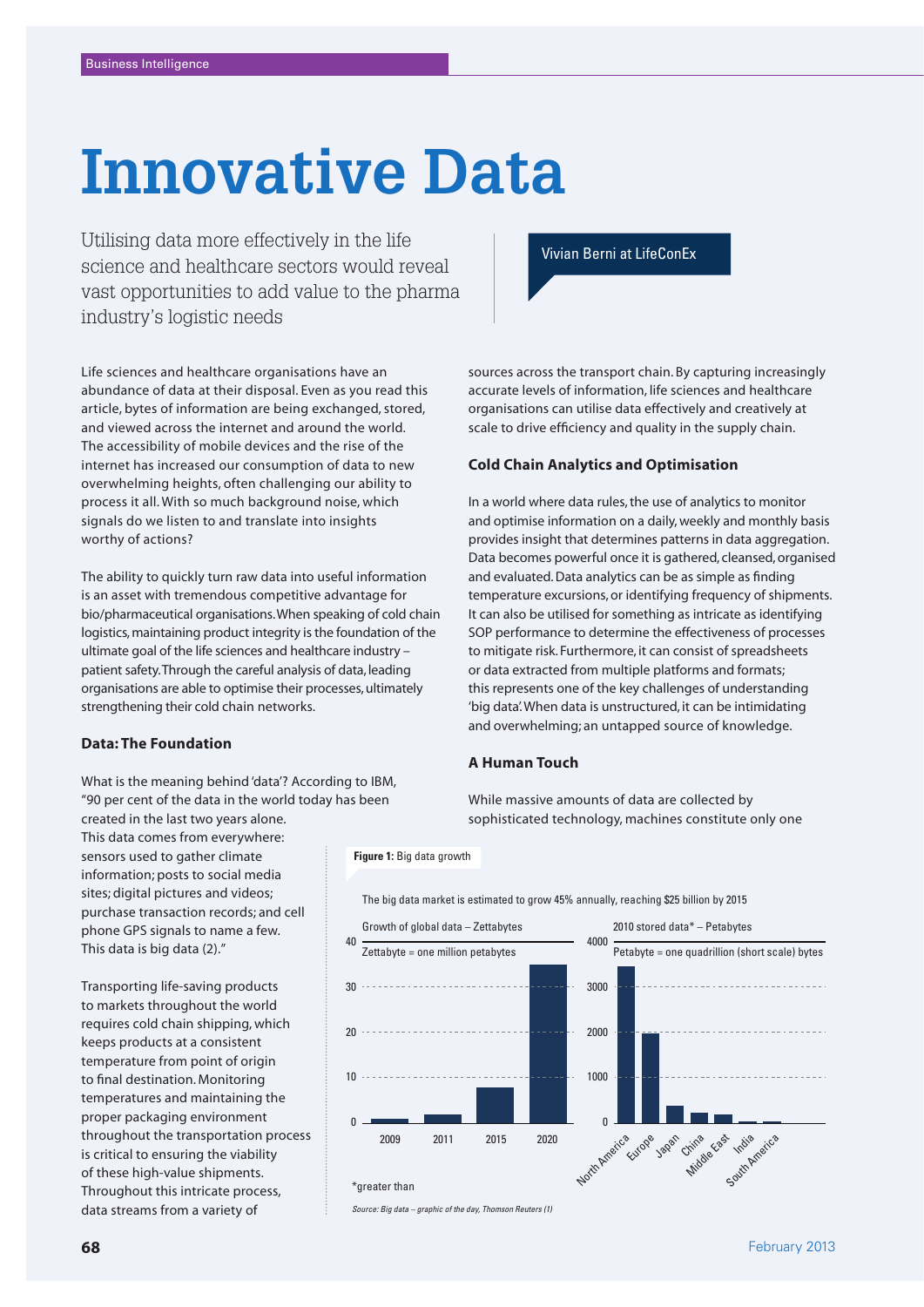

part of this story. Humans add an essential element to data – interpretation. Tools devoted to the analysis of data facilitate and enable problem solving. When considering the life sciences and healthcare industry, and the transportation of temperature-sensitive products, investment in the data analysis tools requires a human touch so that deep, meaningful and insightful information is extrapolated. This requires expertise, not only in data as it applies to business intelligence, but also in the cold chain logistics industry as a whole.

As a result of data availability, the growing trend is for life sciences and healthcare organisations to make their internal processes more rigorous and to demand more quality assurance measures from their cold chain logistics providers. Eventually, health authorities and regulatory agencies will demand data sets for all temperaturesensitive products undergoing import and export. Through collaborative partnerships, open communication and data awareness, teams will be able to use information in powerful ways.

## **Goals of Data Interpretation**

The goals of cold chain management include patient safety, product integrity, regulatory compliance, process optimisation and cost optimisation. When business intelligence is applied to the cold chain, exploring some of the unknowns and potential gaps within the logistics chain becomes easier. How can the interpretation of data support the objectives of life sciences and healthcare organisations when shipping products?

## **Identify What Works**

In a typical cold chain process, there can be more than 10 parties involved in the transportation of temperaturesensitive products. Having detailed visibility and monitoring across the entire cold chain results in the integration of data, providing opportunities to identify what works well, what needs to be fine-tuned. and what needs major work. For example, partners, vendors, and other collaborators in the process can be evaluated based on performance measurements and be recognised for services rendered.

#### **Improved Performance**

In order to determine how the process can be improved, we must address the questions that may hinder progression. How can life-saving products be delivered in shorter transit times? What are the best routes based on the origin and destination? How does weather and packaging availability

affect the integrity of the products being delivered? With a better understanding of data, decisions can be made with knowledge to support the business objectives. For example, processes can be analysed, equipment inventory optimised, and workflows streamlined.